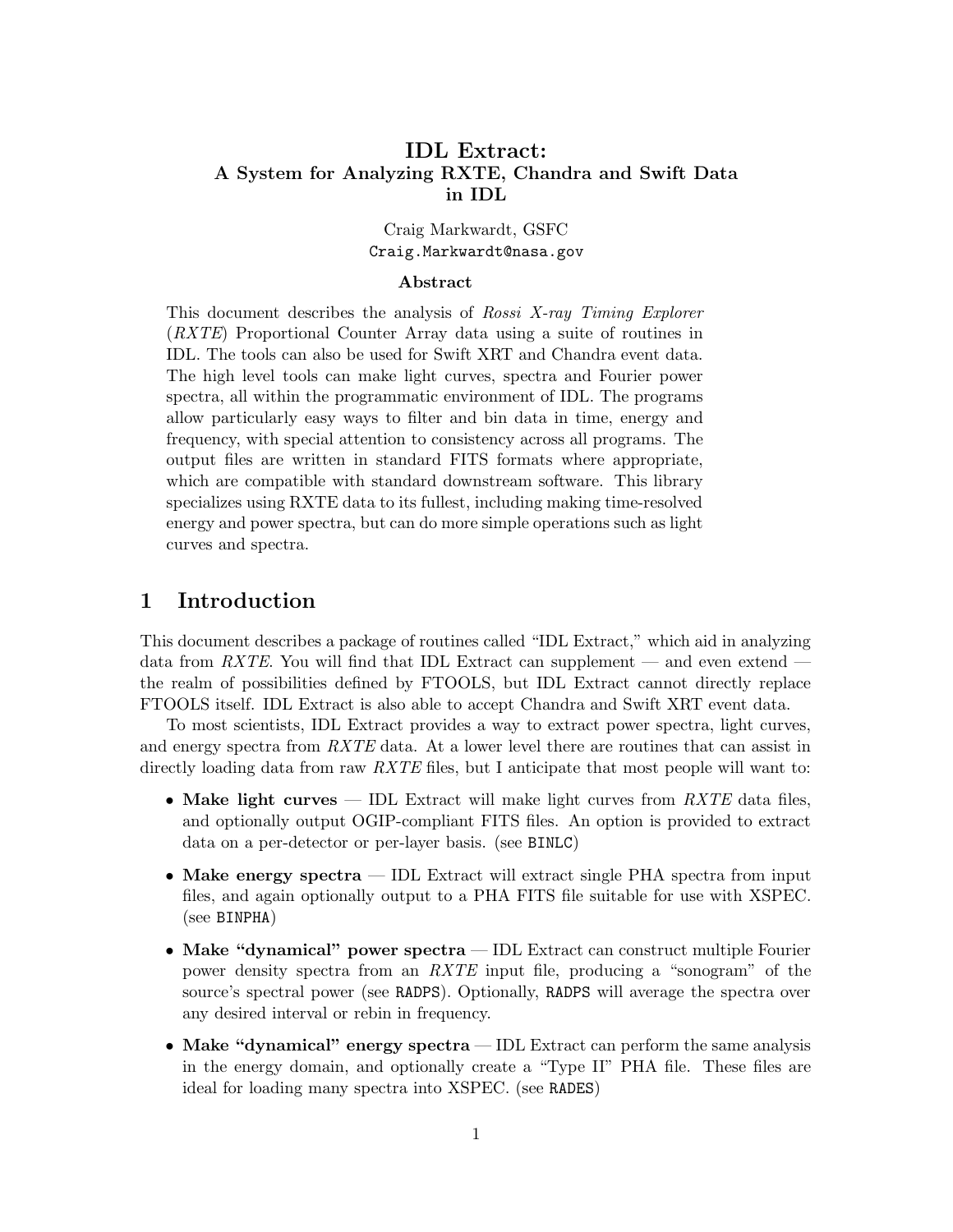• Construct the cross spectrum — IDL Extract will generate the phase lag and coherence spectrum between two energy bands of an RXTE data set.

In addition to these capabilities, IDL Extract has several other benefits to you as a scientist.

- It will intelligently handle almost all PCA data modes, including the event modes. IDL Extractor automatically constructs the proper event "bit-mask" depending on which filters you apply.
- It is often faster than the SAEXTRCT/SEEXTRCT equivalent.
- It permits you to combine  $RXTE$  data sets which are parallel in time. For example, if the data you wish to analyze contains simultaneous single-bit and event mode data sets, you can combine those files directly in a single call to any one of the analysis routines. IDL Extract will intelligently stitch them together.
- Analysis in IDL is generally more flexible, because you can directly manipulate the data as arrays once the output has been extracted.
- It understands most "standard modes" such as event, single-bit, binned, event, and good xenon.

There are some drawbacks however. First and foremost, because IDL is a very flexible environment, you will find that you have to keep track of variables and data arrays yourself. Some people may find that they need to do very simple analyses. In that case, I recommend that they stick to the FTOOLS because those are well supported and fairly complete.

Also, IDL Extract is not meant as a complete replacement for the FTOOLS. There are some portions of FTOOLS which perform highly customized tasks, such as background estimation, and spectral fitting, which cannot be replicated simply in IDL. When you need to perform background estimation, etc., you will have to return to the FTOOLS. More aptly, IDL Extract is meant to supplement the following FTOOLS: SAEXTRCT, SEEXTRCT, SBMERGE, SEMERGE, POWSPEC,

In other respects there are some disadvantages:

- IDL Extract does not have a graphical user interface.
- It is difficult to call IDL Extract from the Unix command line.

In the next few sections I describe how IDL Extract can be used to perform basic tasks. First I cover constructing a binned light curve, followed by simple power spectral analyses. Then I proceed to examine more advanced procedures, such as dynamical energy and power spectra. I probably cannot cover everything in this documentation. Despite that, I have tried to make the behavior of each program as consistent as possible with all of the others. Hopefully you can take what you have learned about IDL Extract and transfer it to other tasks.

There are other information resources. You should also be aware that the source code of each of the main programs contains extensive "reference" documentation in their header,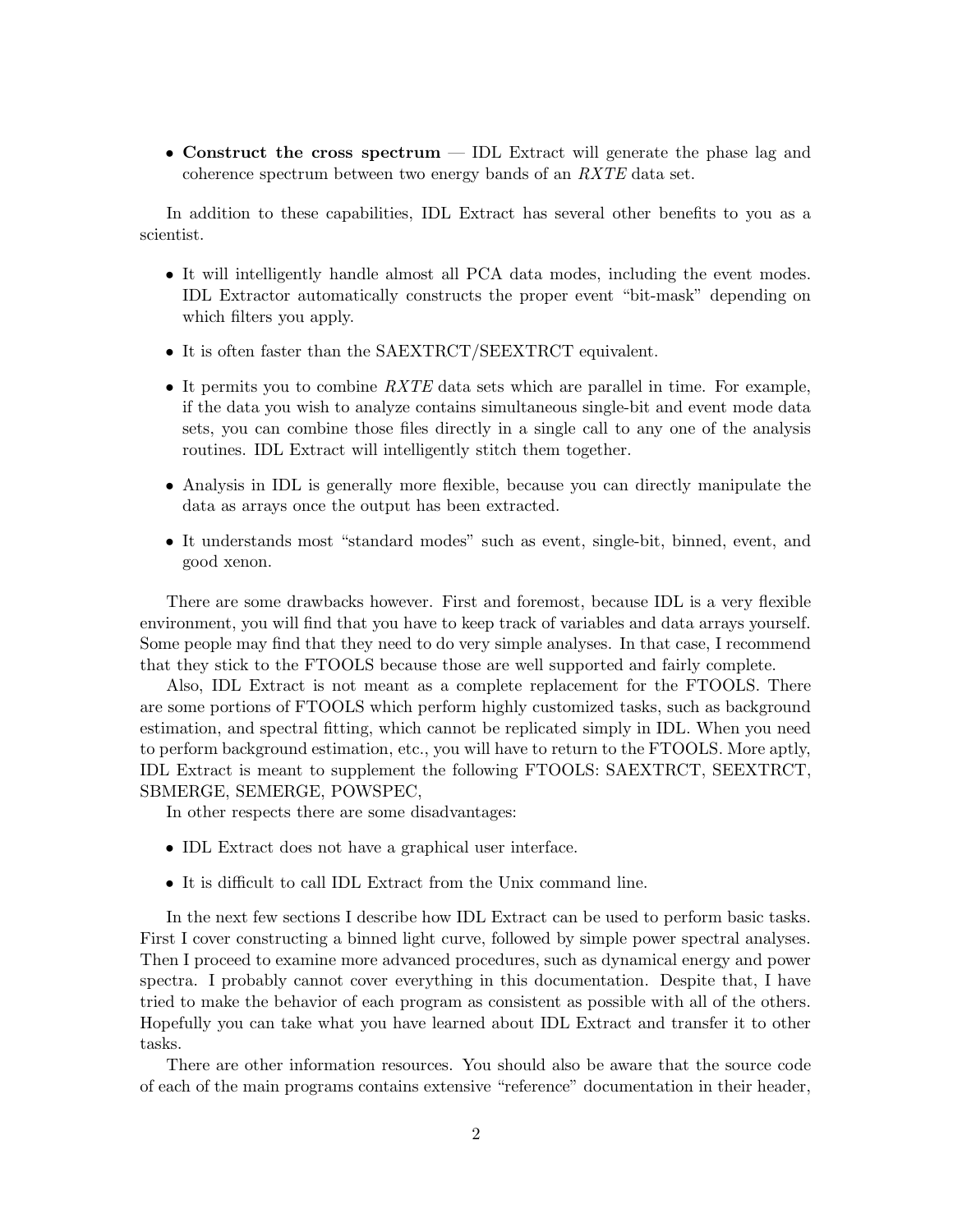which describes how to use the programs in more detail. That material is included at the end of this document as well. Finally, one of the best ways to understand how something works is to read the source code itself. The main programs are well-documented throughout, and may provide answers to questions. Thankfully, it is fairly easy to read the IDL language.

# 2 Getting Started

Please see the Appendix section on installation of the software.

To test that things are working properly, enter IDL and enter this command:

```
IDL> binlc
% Compiled module: BINLC.
% BINLC: BINLC, [INFO1,INFO2,...], LC, LCINFO,
% BINLC: TBINSIZE=, ...
IDL>
```
BINLC provides a short usage message. If you receive compilation errors, then you should check to be sure that your path is set correctly and that the IDL Extract directories fully populated.

# 3 Making a light curve with BINLC

At its most fundamental, making a light curve with IDL Extract involves choosing a time resolution and running BINLC. All of the IDL Extract commands have additional options which allow you to refine data selection, time ranges, and so on.

Let us say that we have a binned-mode data file, and wish to make a one-second light curve. Here is the command:

```
IDL> filename = 'FS37_4153340-415408a'
IDL> binlc, filename, lc, tbinsize=1.D, time=tt
**********************************************
BINLC: Bin a light curve
Time range: 68498240.000- 68501640.000 s (MET)
Filename: FS37_4153340-415408a
    Event PHA Channels : 0 to 249 (file bins 0 to 63)
----------------------------------------------
   Time binsize: 1.0000000 s ( 0.25000000 Hz)
 Number of bins: 3400
       Channels: 0-249
 Total duration: 3400.0000 s
    Buffer size: 8.0000000 s
  Detector list: 0,1,2,3,4, merged
     Layer list: X1L,X1R,X2L,X2R,X3L,X3R, merged
----------------------------------------------
```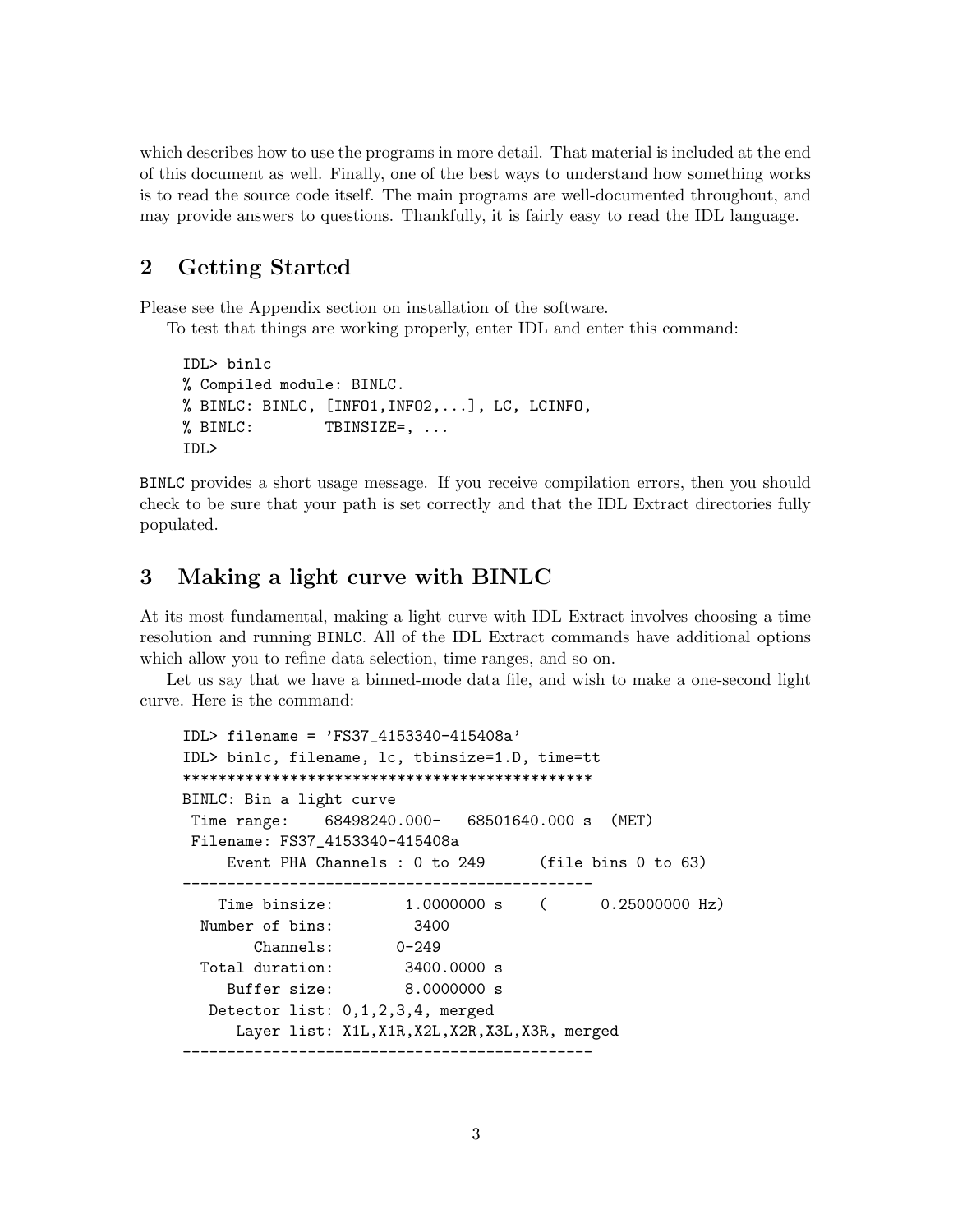BINLC is the generic light curve generator. You supply it with the file names that contain the raw data, and then it bins the light curve for you, returning it in the variable lc. The "time" variable is returned in TT. You specify the time resolution of the light curve using the TBINSIZE keyword option.<sup>1</sup> In this example,  $1c$  is an array of count rates.

Once you have the light curve, it can be plotted. Since we have extracted a light curve with one second time bins, you can plot it directly using the IDL PLOT procedure:

IDL> plot, lc

When you do not supply an "X" value to **PLOT**, then it separates each point by 1 unit, which is perfect for this particular application, which has one second bins. In the case where the time binning is important, use the TT variable, like this,

IDL> plot, tt, lc

Clearly, you will want to extract light curves with different bin sizes. See the following sections for more information.

#### 3.1 The status line

After entering the command above, BINLC began by printing a short message describing the operation, and then proceded to accumulated the light curve. As it continues, BINLC will print and update a one-line status message like the following:

| RE Rows   | 655361- 671744 |                 | 5 File FS37 4153340-415408a | 3%         |
|-----------|----------------|-----------------|-----------------------------|------------|
| $- - - -$ |                |                 |                             |            |
| Current   | Current Row    | Current         | Current File Name           | Percentage |
| Operation | Number         | FFT or Spectrum |                             | Complete   |

You should keep an eye on the percentage complete, which is updated periodically, to know how long the job will take. Since the status line accesses the console directly, none of it should appear in your journal file.

### 3.2 Getting the error bars and the time

No scientific study is complete without error analysis. You can, by specifying further keyword options to BINLC, retreive error bars for each light curve time bin. BINLC assumes Poissonian errors in the gaussian limit. More simply put, it takes the square root of the number of counts in the bin. You of course may do this by yourself if you wish; IDL Extract does make it easier by computing the error in the *rate* rather than total counts. Here is the command:

#### IDL> binlc, filename, lc, tbinsize=1.D, error=elc, time=tt

Since we have passed a variable called ELC using the ERROR keyword, BINLC will return the statistical error in that variable.

<sup>&</sup>lt;sup>1</sup>There are other ways of specifying the time resolution. See the keywords **SAMPFREQ, NYQUISTFREQ**, and (for Fourier applications) NFBINS for the program you are interested in.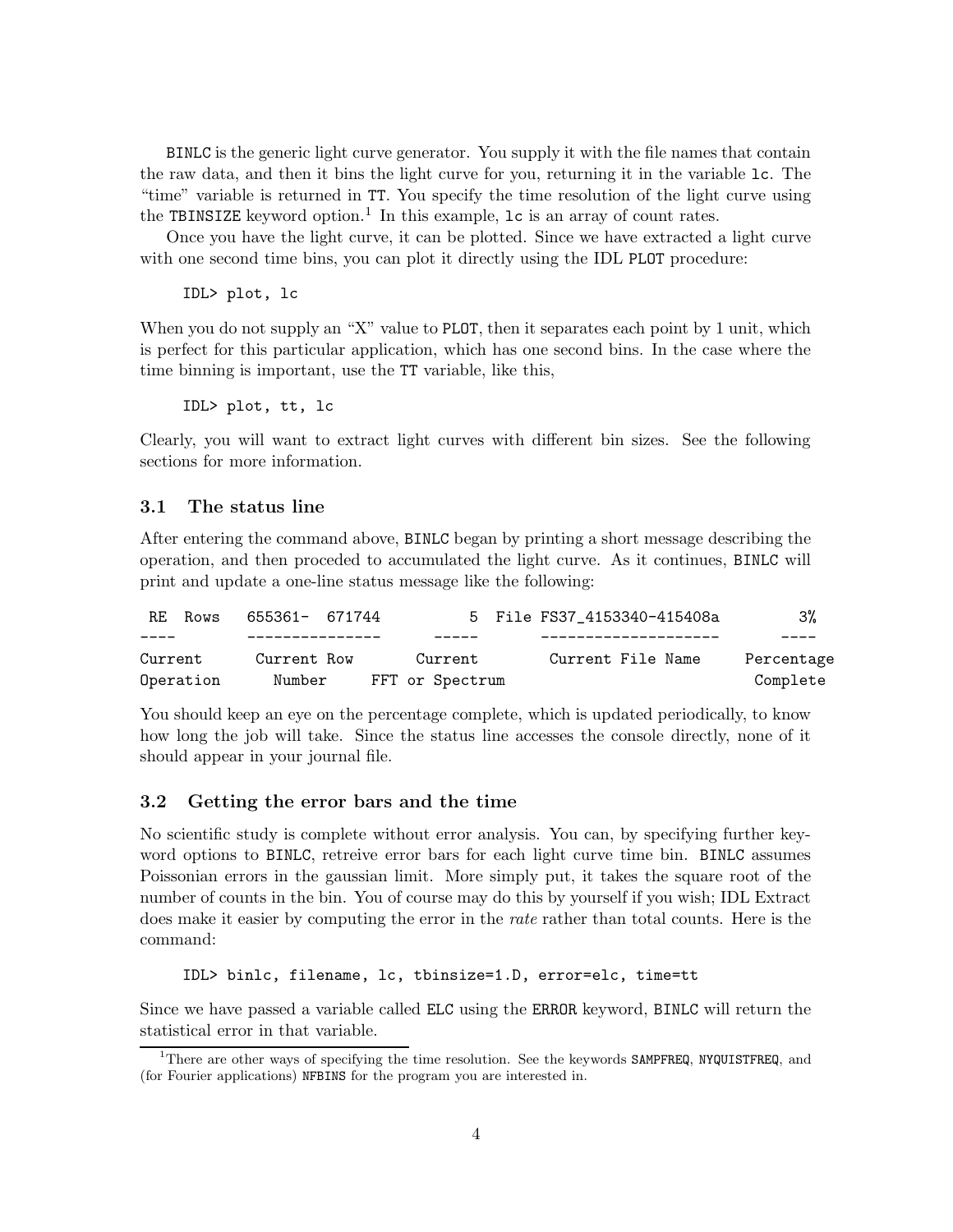As noted above, the other keyword, TIME, instructs BINLC to return the time of each bin in the variable TT. Upon return, TT will contain the "Mission Elapsed" time (MET), in seconds, of the *beginning* of the time bin.<sup>2</sup> Using this information, you can now plot a full light curve with errors in IDL:

IDL> ploterr, tt, lc, elc

where PLOTERR is a standard IDL routine which plots data and errors. Although the time variable is returned with double precision, the IDL plotting routines only keep single precision. If you see peculiar quantization or "staircase" effects, then it may be wise to plot with a time offset. This is probably good practice anyway, and is easy to do. Simply subtract the first time value:

IDL> ploterr, tt-tt(0), lc, elc

#### 3.3 Time Filtering: Explicit Time Limits

You may find that you wish to limit the time range of consideration in your light curve. By default, BINLC will generate a light curve for the entire good time range of the input file(s). This is accomplished very simply by passing the starting and stopping time (in MET seconds) in a vector to the TLIMITS keyword:

```
IDL> binlc, filename, lc, tbinsize=1.D, tlimits=[68498240.D, 68498440.D]
```
This command limits the light curve to a smaller 200 second window at the beginning of the input file. Remember to *always* specify the time in double precision. A single-precision variable is not sufficient to store large  $RXTE$  mission times. The "D" in the numbers above indicate double precision.

## 3.4 Time Filtering: Good Time Intervals

Sometimes you will have a more complicated set of time intervals. This is most naturally expressed as a set of Good Time Intervals (or GTIs). When using IDL Extract, a GTI is simply a  $2 \times N$  array of start and stop times, expressed in MET. For example, if you were interested in the first 200 second and last 200 seconds of the data file, you could make a GTI array like this:

IDL> my\_gti = 68498240.D + [[0,200], [3200,3400]]

This array has a 200 second interval at the beginning and a 200 second interval at the end. Here I have taken advantage of the fact that IDL will automatically add the constant scalar value to each element of an array. This value  $(MET = 68498240)$  is the start time of the observation.

You apply this time filter using the GTI keyword, such as the following command:

IDL> binlc, filename, lc, tbinsize=1.D, gti=my\_gti

 $2$ You can adjust this by using the TPIXR keyword.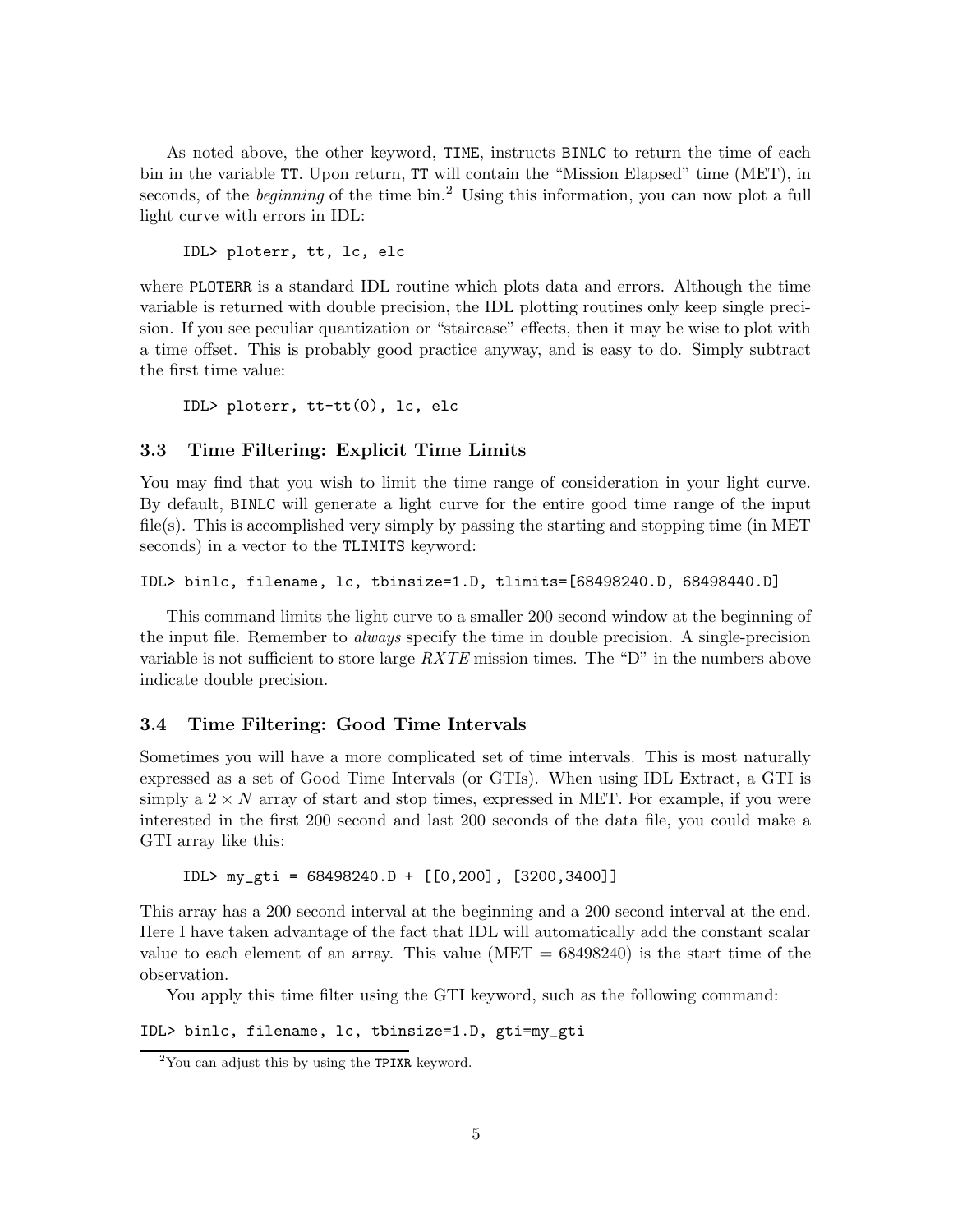It is also possible that you have stored the good time intervals in a separate file on disk using the standard GTI format. Often times this can be done with the FTOOLS program called 'maketime'. As a special case, the GTI keyword can be a string, and BINLC will automatically read the contents of the file. For example, if the good time intervals are stored in a file called 'good\_data.gti', then you could use the following invokation to apply time filtering:

IDL> binlc, filename, lc, tbinsize=1.D, gti='good\_data.gti'

More sophisticated time filtering can be done with the GTIREAD and GTIMERGE functions. You can also create good time intervals based on any filtering criteria using the MAKETIME IDL procedure.

## 3.5 Filtering by Energy

If your data has channel information, then you can also select counts based on their energy. Data modes such as Standard2, Binned and Event can have pulse-height channel information. Given that quite frequently that observations are background-dominated above a certain energy level, it may sometimes make sense to limit the channel range of your light curve.<sup>3</sup> The keyword to use is CLIMITS:

IDL> binlc, ib, lc, ilc, tbinsize=1.D, climits=[0,81]

In this case only energy channels 0 to 81 inclusive are used in constructing the light curve. Please note that you should specify the pulse height *channels* (which always range from  $0-249$ , and not a mode-specific *binning*. Regardless of the observing mode, channel assignments are always the same.

## 3.6 Combining multiple input files

IDL Extract is very good at combining data files that come from different data modes or different times. You are allowed to specify as many input files as you wish at the input command line.

Consider an example. Observations of some sources may be composed of Single-Bit and Event, or Binned and Event. IDL Extract will combine those two modes automatically. With FTOOLS you must first generate separate light curves for each observing mode and then add them together using "lcmath." With IDL Extract, you simply supply the addition INFO variables to BINLC directly, as in the following:

```
IDL> binlc, [binned_file, event_file], lc, tbinsize=1.D, climits=[0,81]
```
where binned\_file and event\_file are variables which contain the names of the two files to be processed. You must pass both files together, as an array, and BINLC will understand to combine them into one output. There are of course some restrictions:

There are two important requirements: each data file must not overlap with any other data file in both time and energy. This means that you can specify two files that cover two

 ${}^{3}$ For a conversion chart between PHA channel and energy, see the  $RXTE$  GOF web page.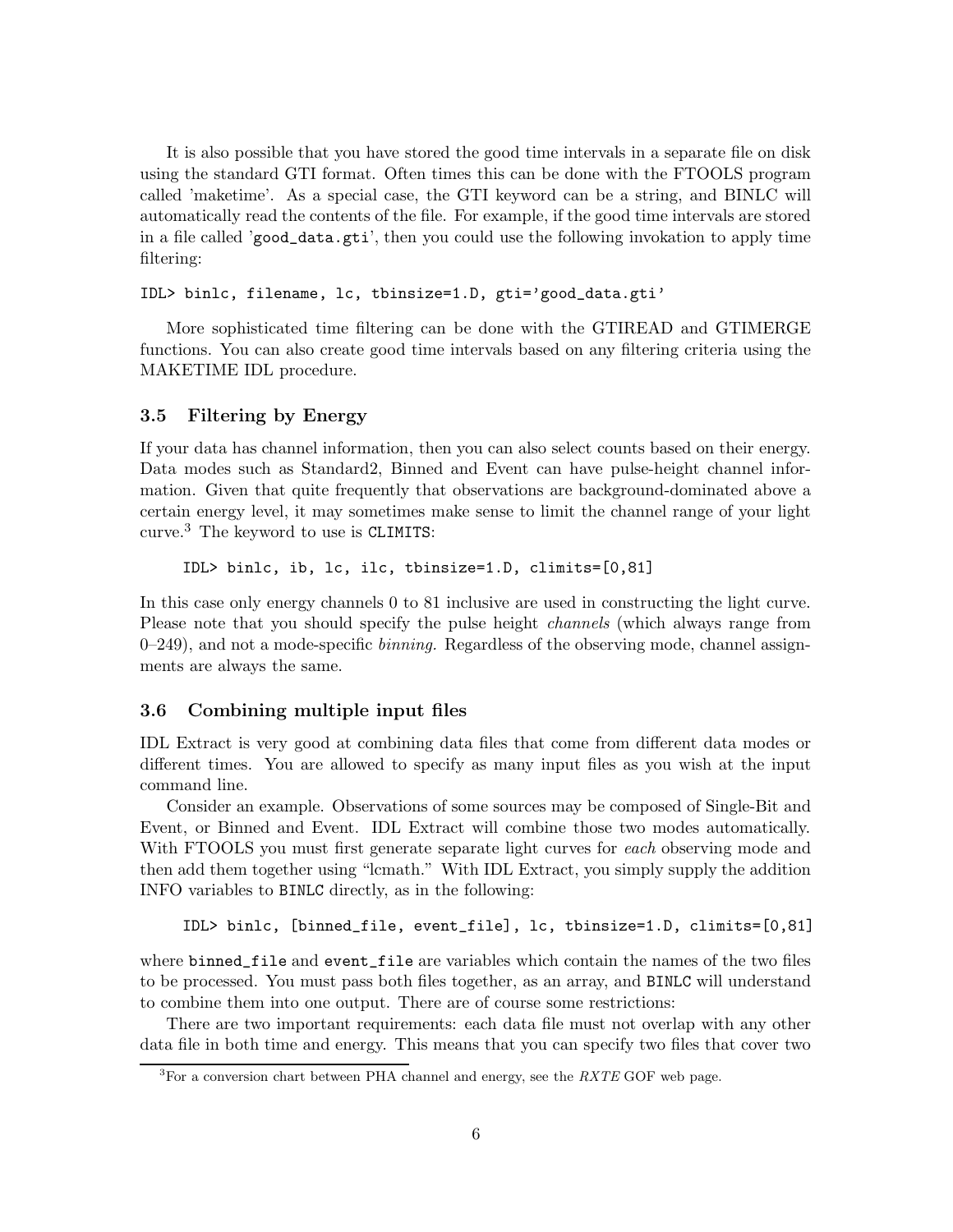different energy ranges at the same time, or two files that cover two different time ranges in the same energy band, but not both. Another requirement is that if you specify files that cover different energy ranges, then you must specify coverage for those energy bands for all times you are interested in.

IDL Extract can in principle combine many modes into one, but the most is three in practice, I think.

#### 3.7 Saving output to a file

By default, IDL Extract programs will generate an in-memory array of data. You may manipulate this array directly if you wish. Sometimes however you may wish to save the output for later access. You can accomplish this in two ways: (1) you can use the IDL SAVE procedure, which saves all variables in the proprietary IDL format; or (2) use the OUTFILENAME keyword. If you pass a file name (as a string) using the OUTFILENAME keyword, then BINLC will save the output in an OGIP-standard FITS light curve file. Here is how it works:

```
IDL> binlc, filename, lc, tbinsize=1.D, outfile='burst01.lc'
```
Data is written to the first extension of the output file, and a GTI (good time interval) array is written to the second extension. You can use the FTOOLS to read the light curve and perform subsequent analysis if you wish. IDL Extract does not directly read product FITS files such as light curves, but you can do this yourself by using the BINTABLE routines (which IDL Extract itself uses). Here is an example of re-reading an FITS light curve file:

```
IDL> fxbopen, lcunit, 'burst01.lc', 1
IDL> fxbread, lcunit, t, 'Time'
IDL> fxbread, lcunit, r, 'Rate'
IDL> fxbclose, lcunit
```
#### 3.8 Accumulating light curves for individual detectors

Some data files contain individualized detector and/or layer information. Keeping this information distinct may be especially useful if you need to know whether a particular detector is turned on, or if you wish to accumulate a top-layer light curve for a faint source.<sup>4</sup> The default is for BINLC to *combine* this information into one light curve series. You may request that BINLC not perform this action by setting either the NOMERGEDETS or the NOMERGELAYERS keywords:

#### IDL> binlc, filename, lc, tbinsize=1.D, /nomergedets

As a result, the light curve is actually an *array* of values: one vector for each detector/layer combination requested.<sup>5</sup> If saved to a FITS output file, then multiple light curve

<sup>&</sup>lt;sup>4</sup>The signal to noise ratio is higher in the top layer.

 $5$ One additional caveat applies: you must specify NOMERGEDETS if you want NOMERGELAYERS. That is, if you want individual layer information then you must also request individual detector information. If you wish, you can combine the detector information afterward.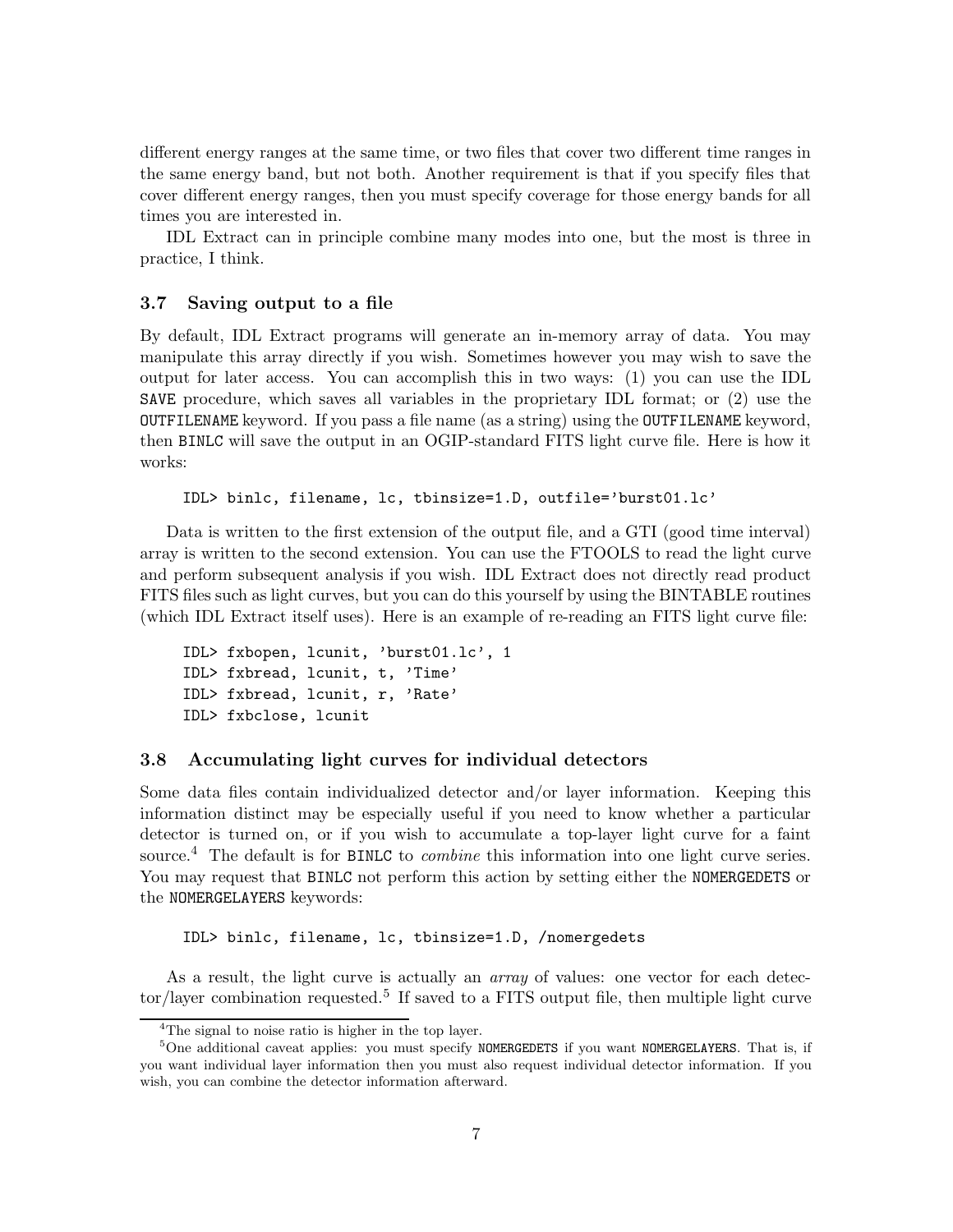columns appear, each with its own appropriate column name. Of course, if the data does not have detector or layer information, then a warning message will appear and the light curve cannot be generated.

# 4 Making a Power Spectrum with RADPS

Now let's move on to the next topic: making a Fourier power spectrum using RADPS. Like most timing spectral analyses, RADPS uses the Fast Fourier Transform (or FFT) in order to estimate the power at each frequency. If you are used to timing software like XRONOS, then you may be expecting to create a light curve first and then compute the power spectrum from that. However, that is not how RADPS works. In fact, RADPS does not allow you to use a light curve as input. Instead, you provide the raw data, and RADPS creates the necessary light curve internally, and the power spectrum is computed from that. This is usually what you want, since the intermediate light curve is rarely needed for anything else, and it often occupies a lot of disk space.

If you are familiar with timing analysis, then you should know that it is customary to break a given data set into different time segments, estimate the power spectrum from each segment, and then average the power spectra. This process is needed in order to average away the large variations inherent in the powers of a single power spectrum. RADPS is capable of doing this, as well as several other options.

The basic command is invoked like this:

```
IDL> ffttime = 128.D
IDL> RADPS, filename, ffttime, dps, nyquistfreq=1024.D, avgtime=-1
```
where FILENAME is the name of the input file and FFTTIME is the duration of a single FFT (here set to 128 seconds). The NYQUISTFREQ setting is the Nyquist sampling frequency in Hz, and specifies the maximum possible frequency of the power spectrum (you can also specify TBINSIZE or SAMPFREQ instead of NYQUISTFREQ). The smallest possible frequency is given by 1/FFTTIME. The AVGTIME setting tells RADPS to average all power spectra together into a single output spectrum. The output will be stored in the variable named DPS.

If you run this command, it will produce a single power spectrum, which will be stored as a 1-dimensional vector in DPS. It is possible to plot this spectrum with the command:

#### IDL> plot, dps

However, like the light curve example above, the X-axis of the plot is arbitrary. To get an appropriate frequency axis, you should re-run RADPS with the FREQAVG FREQWID keywords, and RADPS will provide the frequency labels and widths for each power spectrum sample. For example,

IDL> RADPS, filename, ..., freqavg=ff, freqwid=fw

Then it will be possible to make a proper plot,

IDL> plot, ff, dps

The FW array gives the width of each bin, and should be equal to  $1/FFTTIME$  for this example.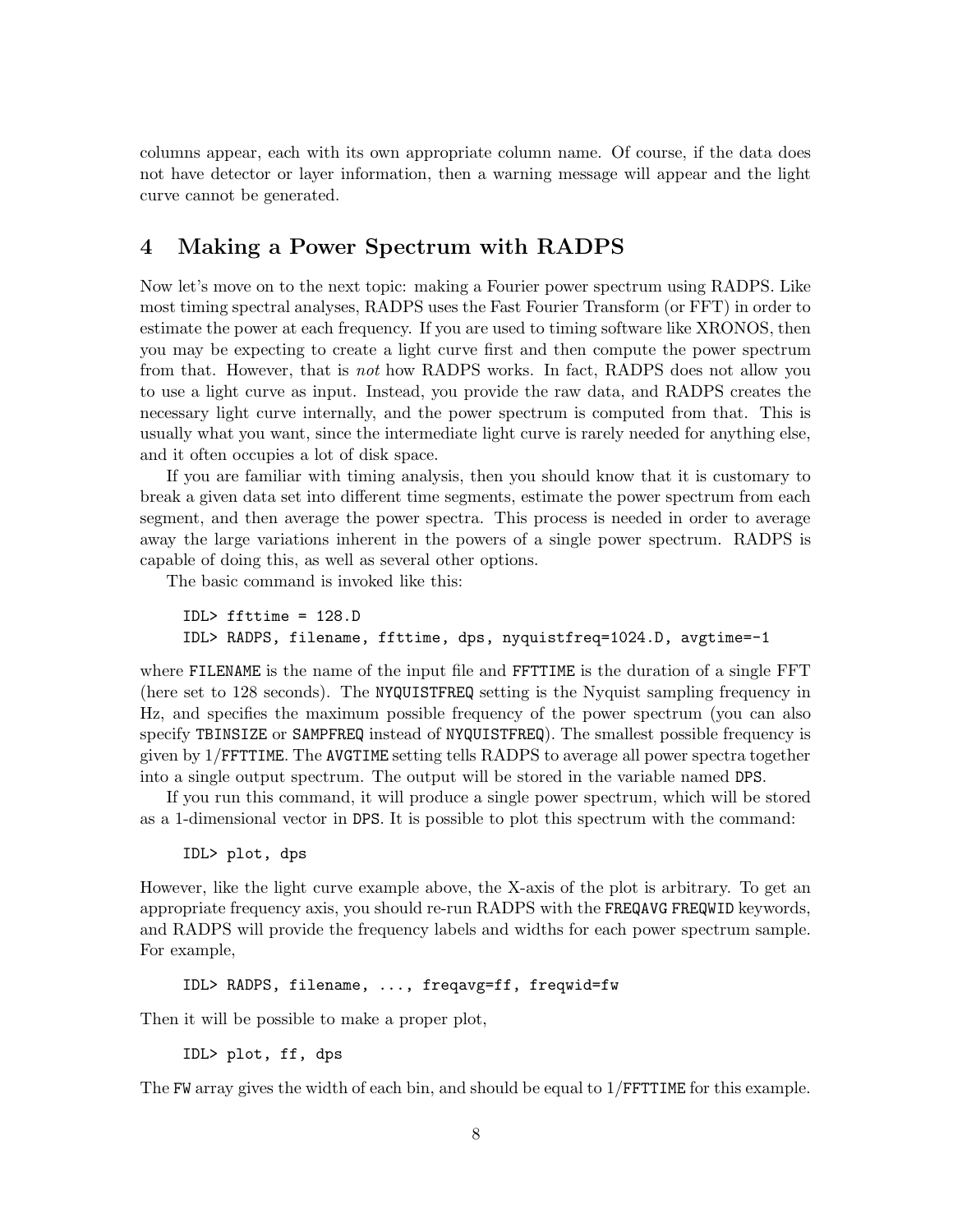## 4.1 Filtering Power Spectra by Time or Energy

The same keywords — TLIMITS, GTI and CLIMITS — are used by RADPS in order to filter the input data by time and energy. You can read more about these in the section above about BINLC.

#### 4.2 Making Dynamical Power Spectra

A dynamical power spectrum here refers to calculating a power spectrum for multiple time intervals. This kind of analysis will be important when it is suspected that the timing properties of the astrophysical object might change rapidly. The desire to extract dynamical power spectra should be balanced with the understanding that individual, unaveraged power spectra are quite noisy, so any sought-after spectral features must be quite significant.

To make a dynamical power spectrum, simply remove the "AVGTIME=-1" keyword, from the command line, such as this,

#### IDL> RADPS, filename, ffttime, dps, nyquistfreq=1024.D

Without the AVGTIME keyword, RADPS will preserve each spectrum that it computes, and they will all be returned in the DPS variable. The dimensions of the variable will be  $N_{\text{fbins}} \times N_{\text{tbins}}$  where  $N_{\text{fbins}}$  is the number of frequency bins, and  $N_{\text{tbins}}$  is the number of time bins. The number of time bins will be approximately equal to the total observation duration divided by FFTTIME. However, because it is possible to have fractional coverages (portions of the light curve that do not have an exact duration of FFTTIME), some spectra may be rejected. This is also controlled by the MINFRACEXP keyword.

Just as for BINLC, the TIME keyword can be used to extract the time label of each power spectrum.

Please be aware that it is possible to overflow your computer's memory if too many spectra are requested, especially if the number of frequency bins and the number of time samples is large.

#### 4.3 Dynamical Power Spectra with Some Time-Averaging

The previous sections described ways to make power spectra where all data are averaged, and none of the data are averaged. There are some intermediate possibilities as well.

You may use the AVGTIME keyword to specify an any averaging interval you wish (which is a multiple of FFTTIME). For example, if FFTTIME=128 and AVGTIME=256, then two adjacent spectra will be averaged into one output sample.

The NOCROSSGTI gives you another way to control how power spectra are averaged. The most common use will be AVGTIME=-1, NOCROSSGTI=1, which indicates to average all power spectra within a contiguous good time interval. This is usually a quite useful setting that compute the mean power spectrum per observation.

Note that the number of averaged spectra is returned with the NSPECSUM keyword. The value may be different for each spectrum, especially if NOCROSSGTI is used, so the quantity returned is a 1-dimensional vector, with one sample for each averaged power spectrum.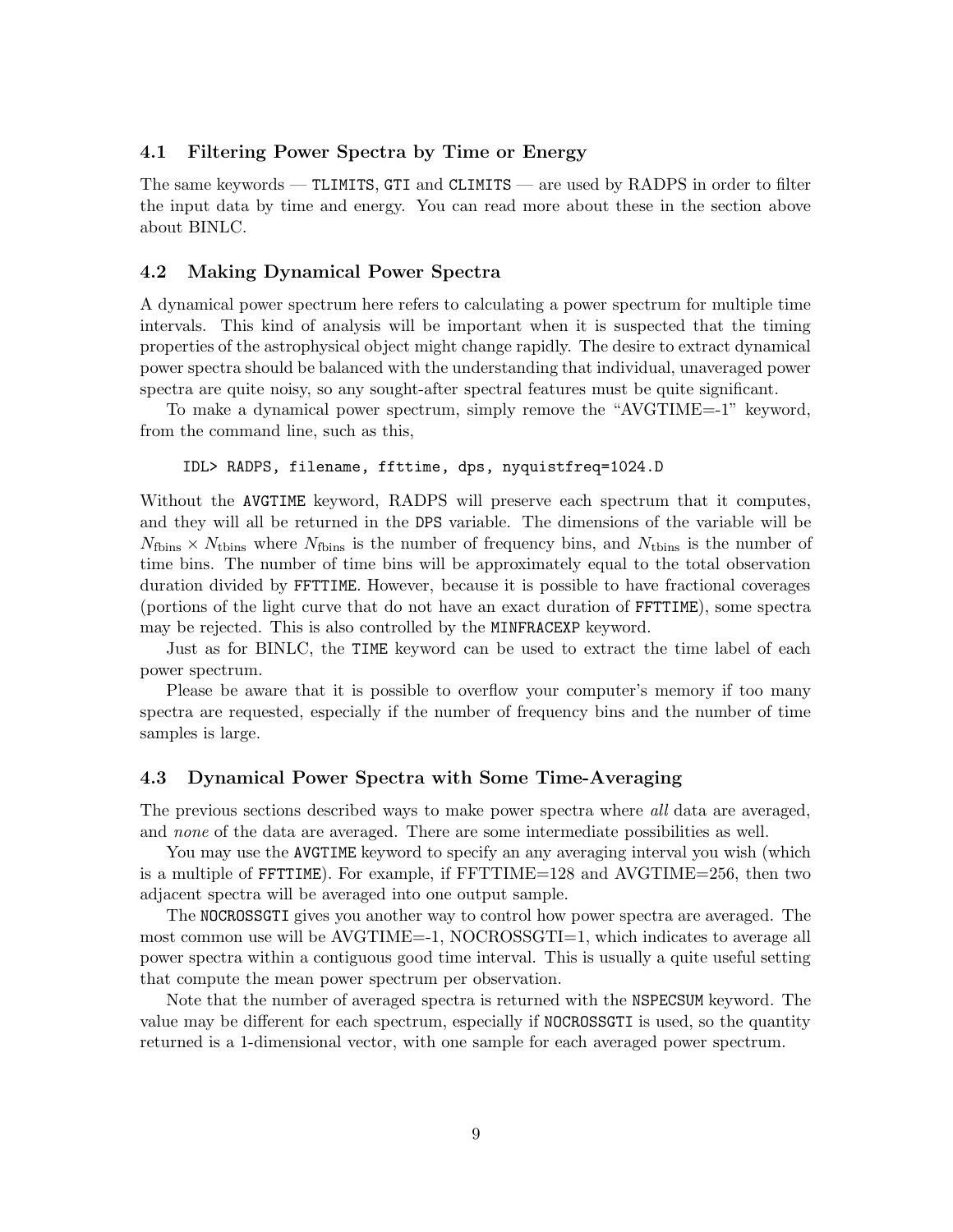## 4.4 Normalization

It is important to know the normalization of the power spectrum, since the normalization determines the properties of source and noise.

The normalization returned by RADPS is the same as Leahy (1983),

$$
P_j = \frac{2}{N_{\rm ph}} |a_j|^2,
$$

where  $N_{\text{ph}}$  is the number of counts in the spectrum, and  $a_j$  are the Fourier coefficients from the power spectrum. The important property of this normalization is that the power spectrum of pure Poisson noise has a chi-square statistical distribution with a mean value of 2 and a standard deviation of 2 (for  $2 \times$ NSPECSUM degrees of freedom). Thus, this is the best normalization to use when performing a test for a significant sygnal, since the test reduces to a basic chi-square test. (For example, given a measured Leahy-normalized power of 4.2 for one bin in one power spectrum, the significance would be 12%).

A second well-known normalization is given in units of (r.m.s./mean) <sup>2</sup>/Hz, and specifies the fractional variance per frequency interval. This normalization is most useful when computing the variability of a source over a given frequency range (after subtracting the noise level of course!). You must compute this normalization by hand, as follows,

$$
IDL > RMS\_MEAN_HZ = (DPS/MEAN_RATE)
$$

where MEAN\_RATE is the mean rate obtained from the P0 keyword as described above.

Now let us say we wish to compute the fractional r.m.s. variability between 10 and 20 Hz. First, we select the desired frequencies between 10 and 20 Hz like this,

IDL> WH = WHERE(FF GE 10 AND FF LE 20)

and second, we compute the fractional variability by integrating over the desired frequency range and taking the square root,

IDL> RMS = SQRT( TOTAL( RMS\_MEAN\_HZ(WH) \* FW(WH) ) )

Here FF and FW are the center frequency and frequency width as reported by the RADPS keywords FREQAVG and FREQWID. The final result will be in unitless, and express the fractional variation of the source (you can multiply to 100 to obtain a percentage).

# 5 Making an Energy Spectrum with BINPHA

Now let's move on to making energy spectra. The basic procedure for doing this is BINPHA. By default, BINPHA will make one spectrum from all data. Invoke it like this,

IDL> binpha, filename, pha

where FILENAME is the input file name, and PHA is the name of a variable which will be assigned the output spectrum. By default, the pulse height bins in the input file are preserved without rebinning.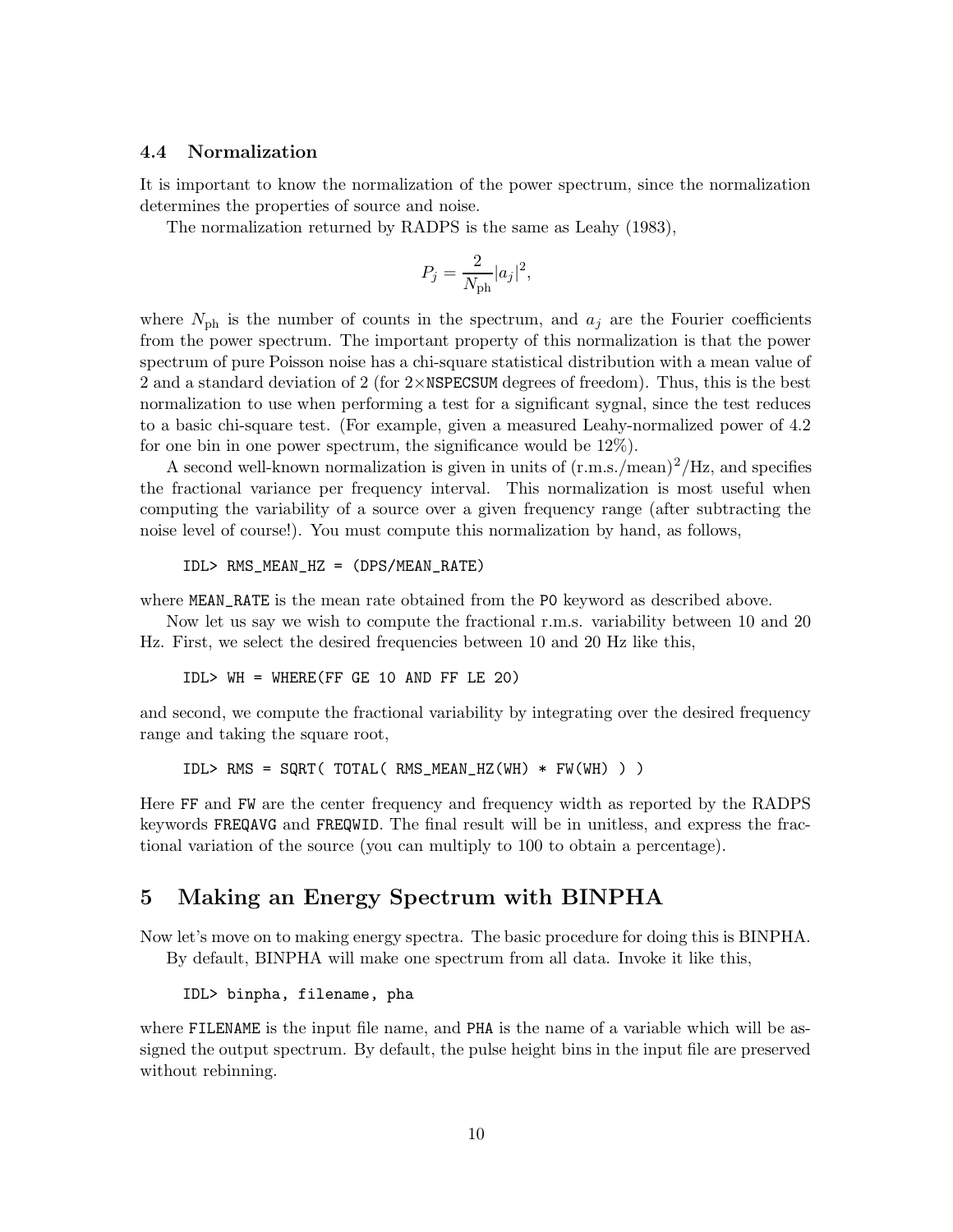Just as for BINLC, the uncertainty in the spectrum can be retrieved with the ERROR keyword.

For plotting purposes, it is nice to retrieve the channel label for each bin, and as well as the width of each bin. By direct analogy with the FREQAVG and FREQWID keywords, the CHANAVG and CHANWID keywords can be used for this purpose. A nice plot can be made like this, including error bars,

IDL> plot, chanavg, pha/chanwid, psym=10 IDL> oploterr, chanavg, pha/chanwid, error/chanwid

## 5.1 Rebinning by Energy

As already mentioned, the output spectra has the same binning as the original raw data file. You can request the file to be rebinned by using the CBINS keyword. This keyword should contain a  $2 \times N$  array giving the edges of each desired bin. For example, to make a 4-bin spectrum containing the channel ranges 5–9, 10–29, 30–79, 80–249, use the following array:

IDL> cbins = [[5,9], [10,29], [30,79], [80,249]] IDL> binpha, ..., cbins=cbins

Please be aware that the requested energy bins must not conflict with the energy bins of the original input file. You can use the XTEINFO procedure to list the binning of the input file.

## 5.2 Filtering Energy Spectra by Time

The same keywords — TLIMITS and GTI — are used by BINPHA in order to filter the input data by time. You can read more about these in the section above about BINLC.

By default all the selected times are combined into a single output spectrum. However, you can request that the input data be broken into one spectrum for each good time interval, using then NOCROSSGTI=1 option. In that case, the PHA variable will contain a two dimensional array with the number of bins on one axis, and the number of time samples on the other axis. If you want finer control over the time sampling, use RADES instead.

# 6 Making Time-Resolved Energy Spectra with RADES

RADES is specifically designed for making time-resolved spectra. Just as for RADPS, the input data are divided into equal-sized time intervals, and one spectrum is computed for each interval.

The basic command is written like this,

```
IDL> SPECTIME = 128.D
IDL> rades, filename, spectime, DES, avgtime=-1
```
where **SPECTIME** is the requested exposure of each spectrum, and AVGTIME=-1 indicates to perform no averaging.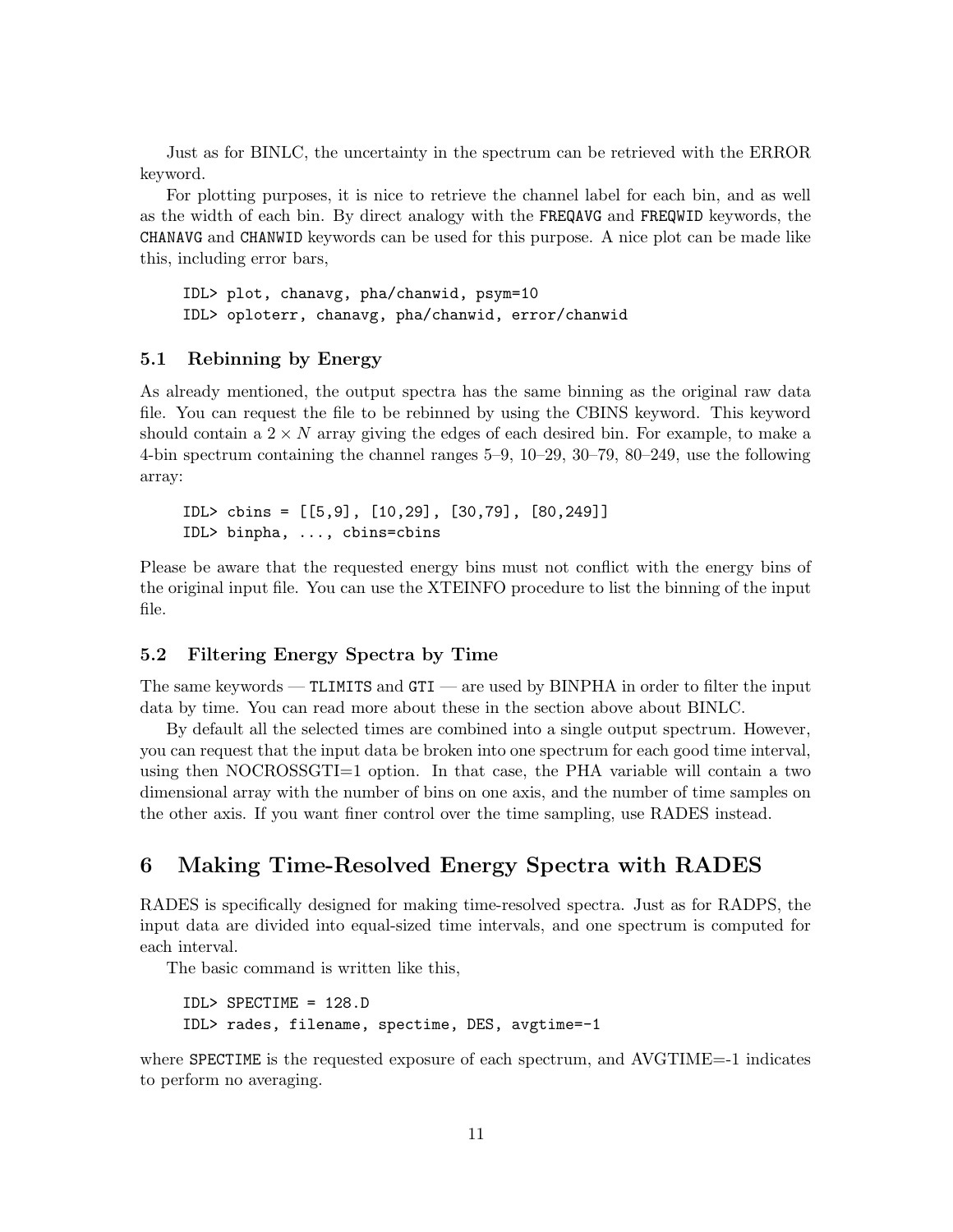By analogy with BINPHA, the energy binning can be controlled with the CLIMITS and CBINS keywords.

By analogy with RADPS, the time sampling can be controlled with the AVGTIME, GTI and TLIMITS keywords (as well as MINFRACEXP).

# 7 Advanced Usage: Quality Checking

Every user is responsible for checking the quality of the processing and the output data. In addition to the kinds of things that only a human can do, the IDL Extractor tools provide some standard quality filtering information.

The STATUS keyword is filled with a value of 1 if the processing succeeded, or 0 if it failed. Users should check for serious failures using the results of this keyword.

Also, the QUALITY keyword will contain a measure of the quality of each time and/or energy sample. This is especially useful if some time samples or energy samples were flagged as "bad" in the input file, but most of the data was OK. "Good" output samples are indicated by a quality value of 0. Any other quality value indicates "bad" output data.

## 8 Writing Results to an Output File

All IDL Extract programs support writing their results to an output file. When the OUTFILENAME keyword is specified, then a file is created with the following format:

| BINLC Standard OGIP-format light curve     |
|--------------------------------------------|
| BINPHA Standard OGIP Type I or II spectrum |
| RADES Standard OGIP Type II spectrum       |
| RADPS   Custom-format spectrum             |

In the case of BINPHA, the output is either in "Type I" or "Type II" spectrum format, depending on whether multiple spectra were requested, and also on whether the OUTTYPE keyword is set to 'TYPE I' or 'TYPE II'. Either format is recognized by standard spectral fitting packages like XSPEC.

Since there is no standard format for power spectral analysis, the output of RADPS is a custom-format FITS file.

# 9 Appendix: Standard Keywords

This appendix describes the standard keywords that are applicable to all IDL Extractor procedures. They are described as Input or Output depending on whether the argument is expected upon input, or will be returned upon output.

Here is a table which may help you decide which keywords to use in order to filter or resample your data by time, energy, frequency or detector.

| If you want to            | $\ldots$ filter by $\ldots$ | $\ldots$ bin by $\ldots$        |
|---------------------------|-----------------------------|---------------------------------|
| $\dots$ time, use $\dots$ | TLIMITS, GTI                | TBINSIZE, SAMPFREQ, NYQUISTFREQ |
| energy, use               | <b>CLIMITS</b>              | <b>CBINS</b>                    |
| frequency, use            | <b>FLIMITS</b>              | FBINSIZE, FREF, FBINSCALE       |
| detector, use             | DETLIST, LAYERLIST          | NOMERGEDETS, NOMERGELAYERS      |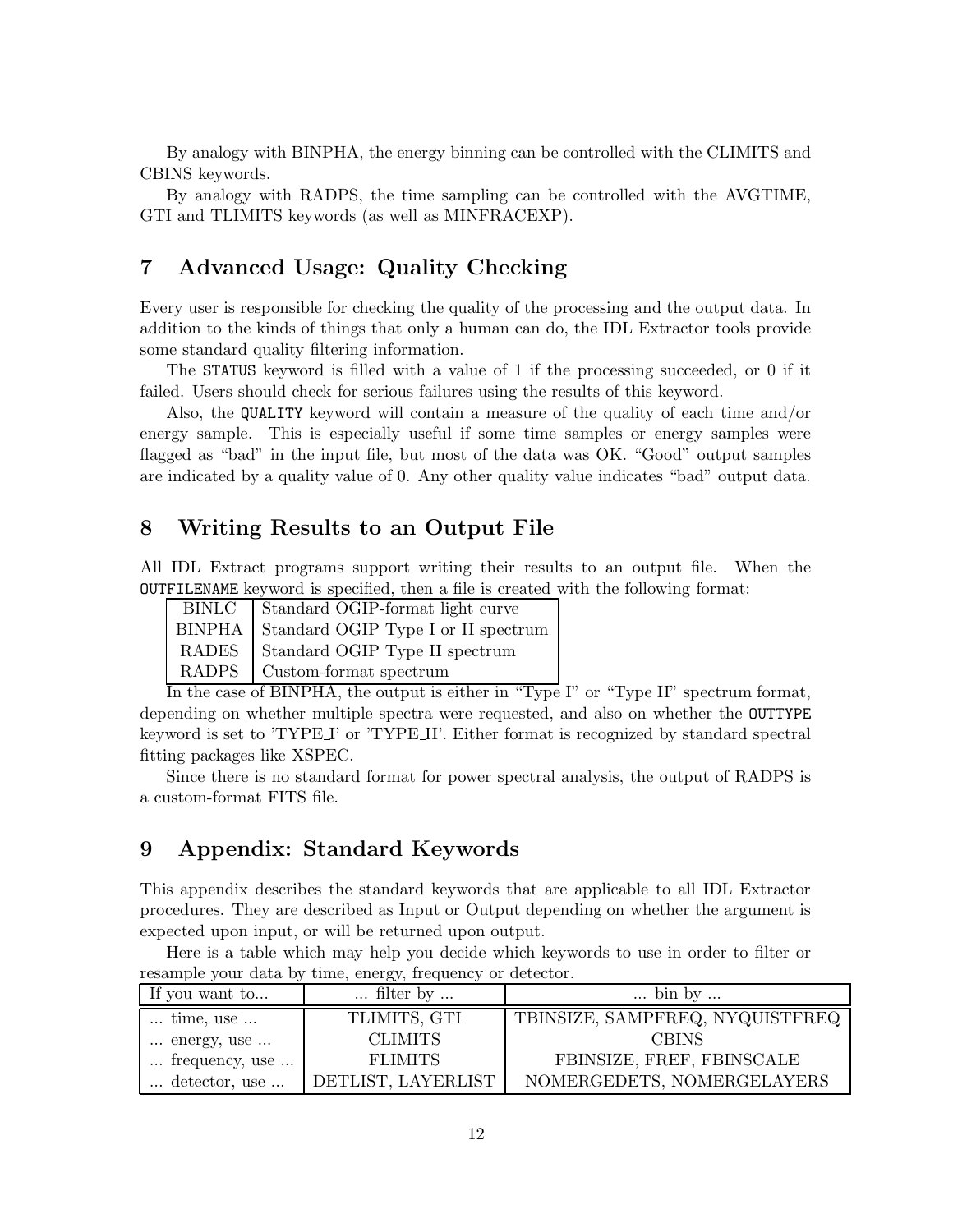List of standard keywords:

- AVGTIME (Input) for RADES and RADPS, the amount of data to average together (expressed in seconds of exposure).
- CBINS (Input) when procedure allows multiple simultaneous light curves or power spectra, this specifies the energy bands of each  $(2 \times N; \text{units in channels}).$
- CHANAVG (Output) for energy spectra, the channel label for each spectral bin (channels).
- CHANWIDTH (Output) for energy spectra, the channel width for each spectral bin (channels).
- CLIMITS (Input) requested energy limits (2-vector; units in channels).
- DETLIST (Input) list of detectors to process (for PCA, a numerical vector with values in the range 0-4).
- ERROR (Output) uncertainty estimate of main output value (with same units as output value).
- ERRTYPE (Input) specifies the type of error to assign to energy or power spectra.
- EXPOSURE (Output) exposure of each output time sample (seconds).
- FLIMITS (Input) specify the frequency range of interest (2-vector, units in Hz).
- FBINSCALE (Input) when rebinning in frequency, specifies either 'LIN'ear or 'LOG'arithmic rebinning. Do not use with FBINSNEW.
- FBINSIZE (Input) when rebinning in frequency, specifies the width of a bin at frequency FREF (Hz). Do not use with FBINSNEW.
- FBINSNEW (Output) when rebinning in frequency, specifies an explicit list of requested frequency bins  $(2 \times N; \text{ units of Hz}).$
- FBINSUM (Output) the number of original frequency bins that have been rebinned into each output power spectrum frequency bin.
- FREF (Input) when rebinning in frequency, specifies the reference frequency at which the bin width FBINSIZE is measured (Hz). Do not use with FBINSNEW.
- FREQAVG (Output) the frequency label of each power spectrum frequency bin  $(Hz)$ .
- FREQWIDTH (Output) the frequency width of each power spectrum frequency bin  $(Hz)$ .
- GTI (Input) requested time intervals for data processing  $(2 \times N, MET$  seconds).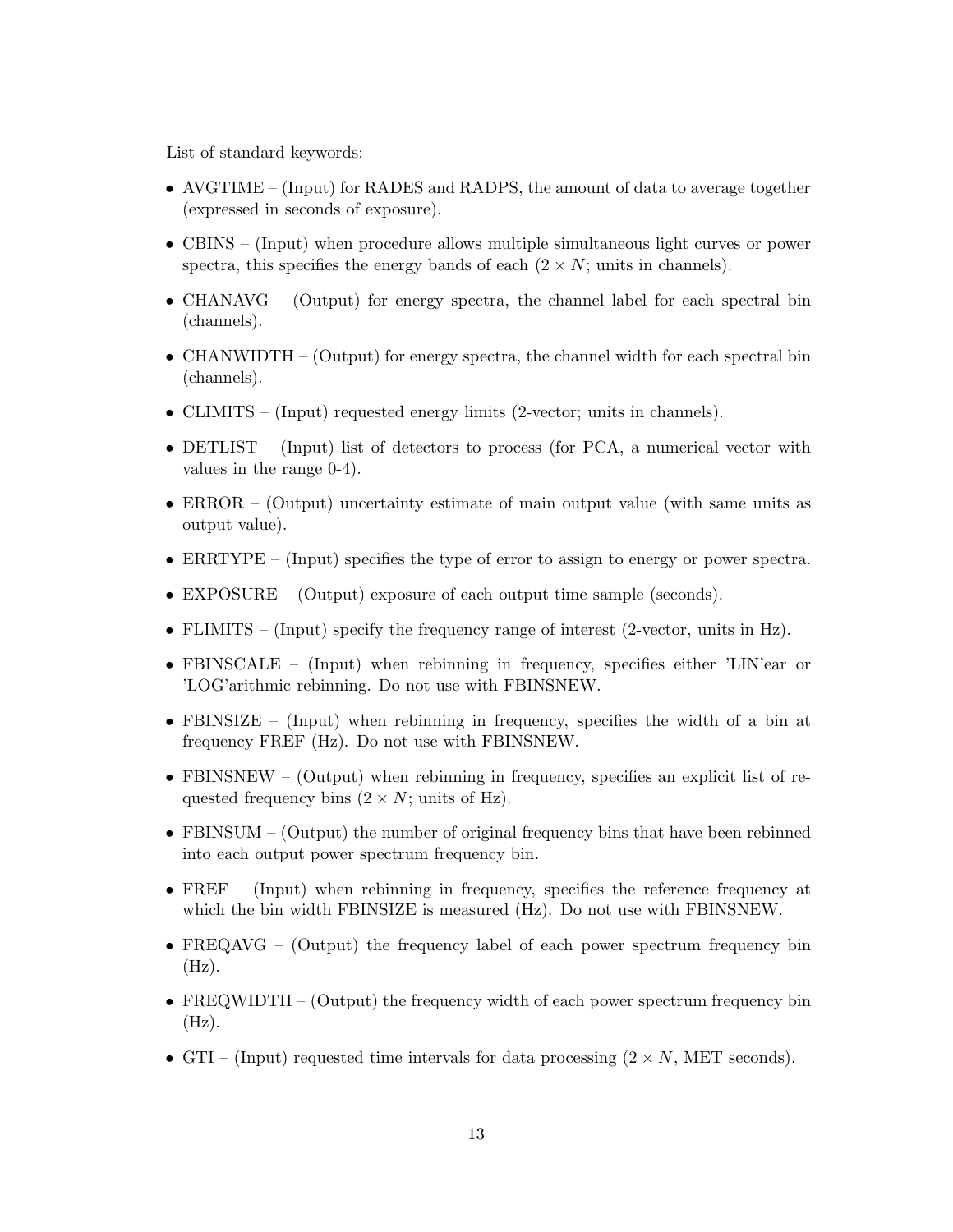- GROUP\_BY (Input) specifies how good-time intervals should be grouped into spectral intervals.
- LAYERLIST (Input) list of detector layers to process (for PCA, a string vector specifying layer names such as 'X1L', 'X1R', 'X2L', 'X2R', 'X3L', 'X3R').
- MINFRACEXP (Input) specifies the minimum fractional exposure for energy and power spectra (units: fraction of the spectrum duration).
- MAXGTIGAP (Input) maximum allowed gap between good time intervals (seconds).
- MINGTI (Input) the minimum allowed good time interval (seconds).
- NFBINS (Input) the number of requested frequency bins. (specify only one of NFBINS, NYQUISTFREQ, SAMPFREQ, TBINSIZE)
- NOCROSSGTI (Input) if set, then spectra are not allowed to be averaged over a gap between good time intervals, no matter what the setting of AVGTIME.
- NOMERGEDETS (Input) if set, then individual detector counts are processed separately, and returned separately.
- NOMERGELAYERS (Input) if set, then individual detector layers are processed separately, and returned separately.
- NSPECSUM (Output) upon return, gives the number of original power spectra that were averaged to make each output spectrum.
- NYQUISTFREQ (Input) requested nyquist frequency of power spectrum (Hz). (specify only one of NFBINS, NYQUISTFREQ, SAMPFREQ, TBINSIZE)
- OUTFILENAME (Input) a string specifying the output file name. If no name is given, then no output file is written.
- OUTFORMAT (Input) specifies the output file format (procedure-dependent).
- OUTUNITS (Input) specifies the units of the main output variable.
- OVERLAPMAX (Input) the maximum time overlap of the input files (seconds).
- $P0 (Output)$  the mean count rate for each output spectrum (count/second).
- QUALITY (Output) quality label for each output value (0=good; else=bad).
- QUIET (Input) if set, then only print warnings or errors.
- SAMPFREQ (Input) requested light curve sample frequency (Hz). (specify only one of NFBINS, NYQUISTFREQ, SAMPFREQ, TBINSIZE)
- STATUS (Output) upon return, a value of 1 indicates success, 0 indicates failure.